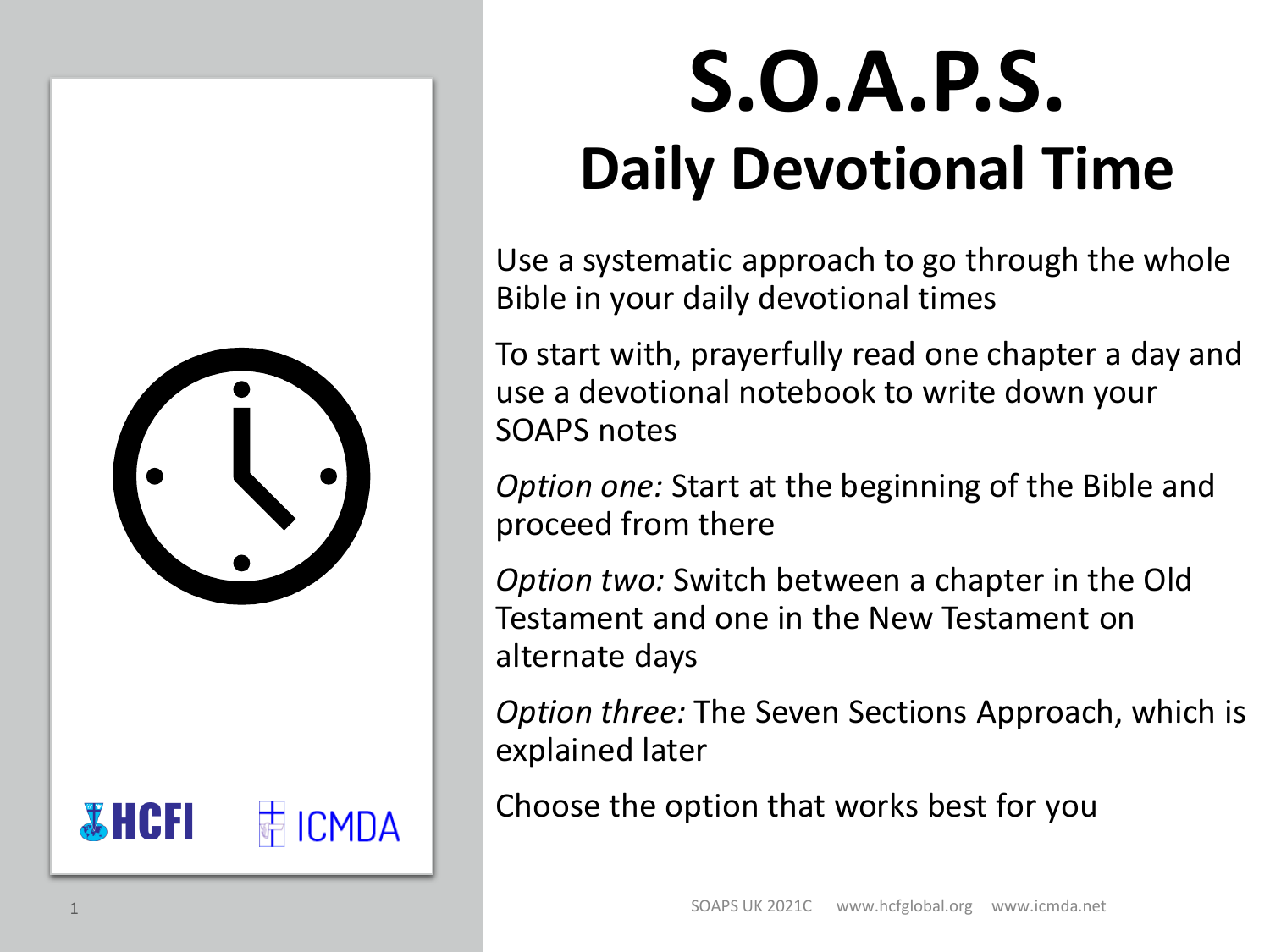Use a Devotional Notebook to record the five elements of your SOAPS

 **H** ICMDA

**WHCFI** 

- **1. S = Scripture**: Prayerfully read one chapter of the Bible. Write down the portion of that chapter that speaks to you
- **2. O = Observation**: What does this portion of the Bible say about God, His ways, people, you?
- **3. A = Application**: How does God want you to respond to what He said to you through His Word?
- **4. P = Prayer**: Ask God to help you to respond to Him in a way that brings Him joy.
- **5. S = Share**: With whom will you try to share what you learnt during your SOAPS time?

#### SOAPS UK 2021C www.hcfglobal.org www.icmda.net 2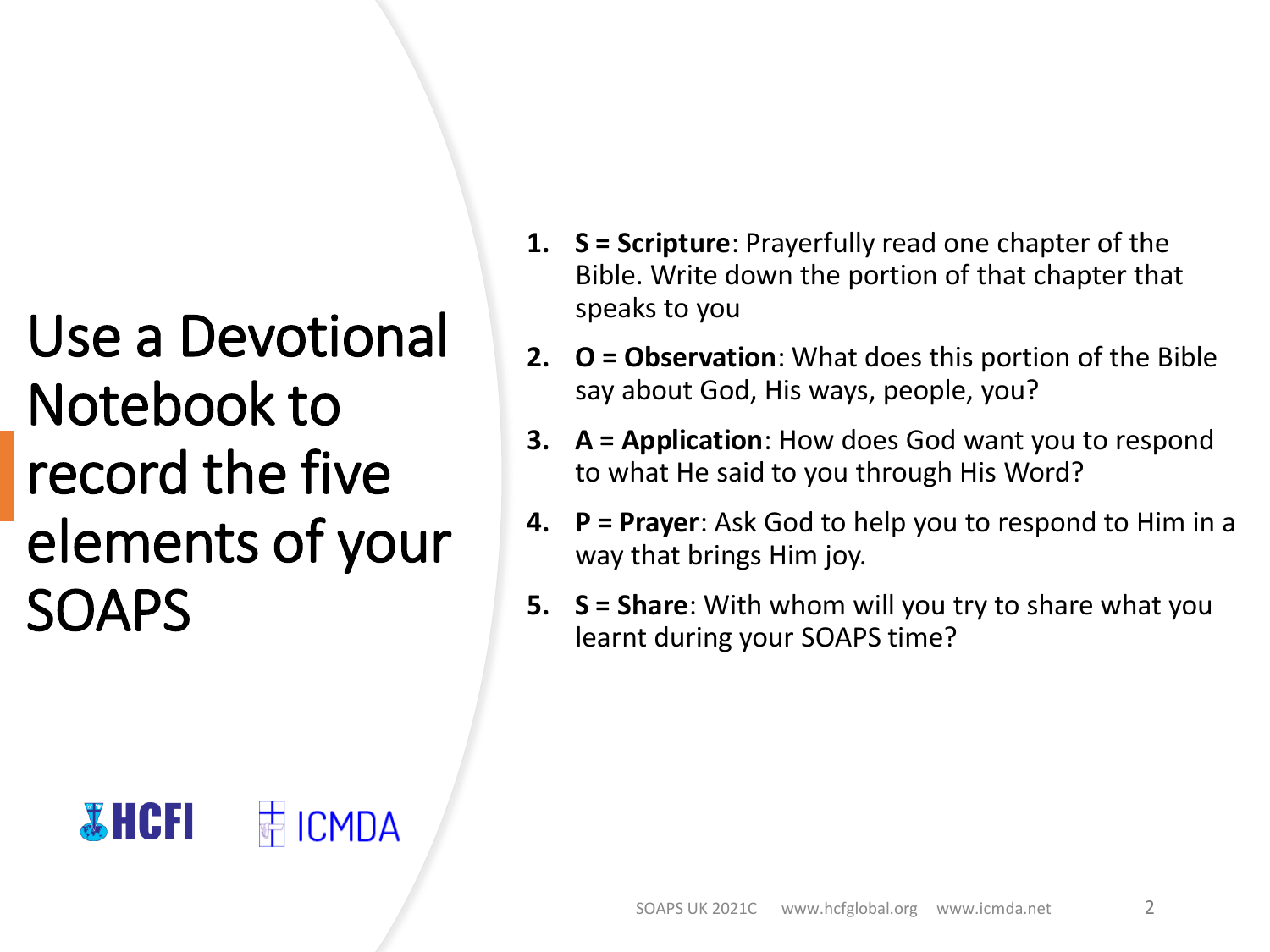## **The Seven Sections Approach**

**FICMDA** 

**WHCFI** 

- **1. Genesis to Deuteronomy**
- **2. Joshua to Job**
- **3. Psalms**
- **4. Proverbs to Song of Solomon**
- **5. Isaiah to Malachi**
- **6. Matthew to Acts**
- **7. Romans to Revelation**

*Practical Tip:*

*You might want to make seven book markers,* 

*one for each section*